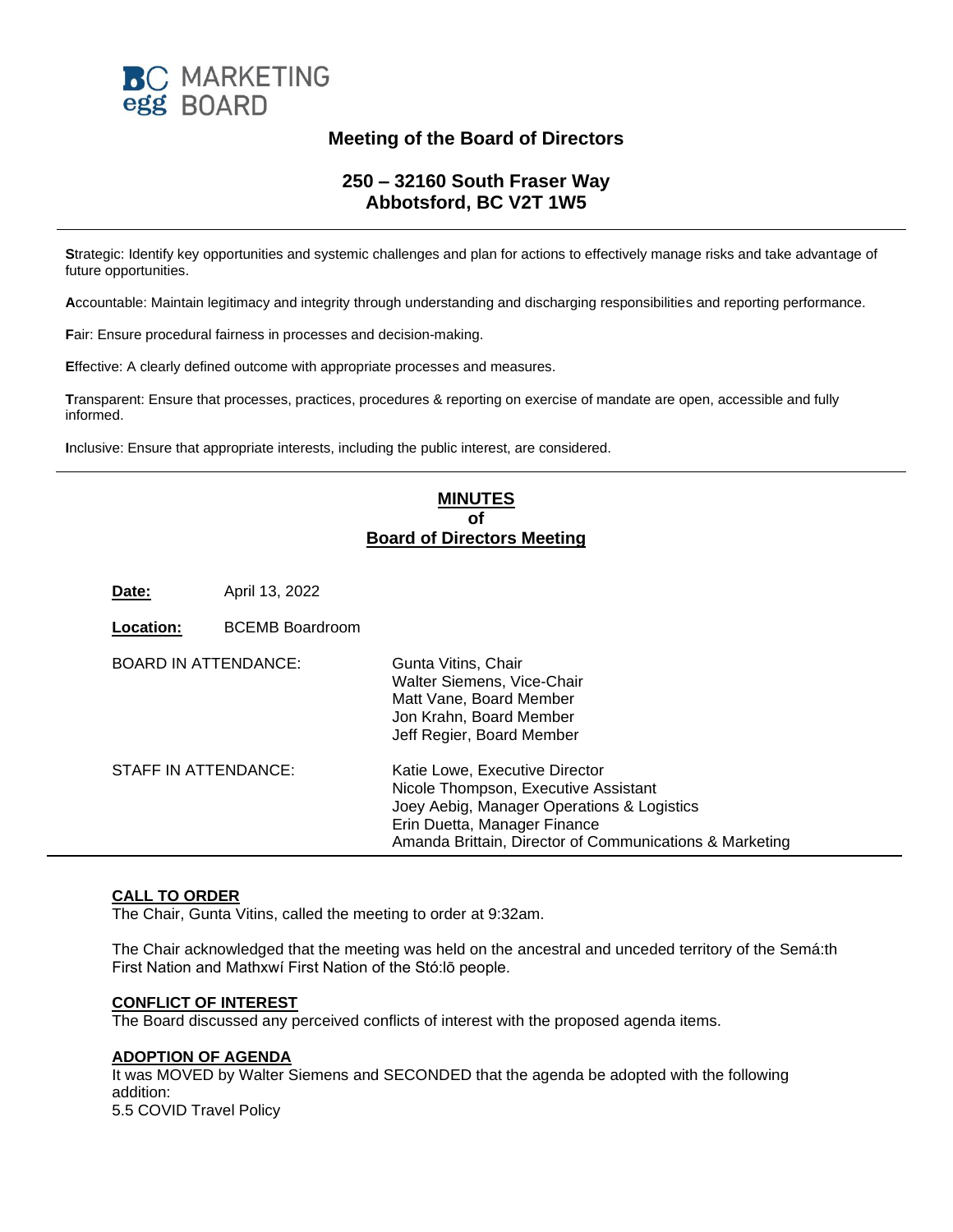### **1.0 APPROVAL OF MINUTES**

- 1.1 Approval of Minutes of March 11, 2022
- **R22-033** It was MOVED by Jon Krahn and SECONDED

THAT the Board of Directors approve the Minutes of March 11, 2022 as presented.

CARRIED

#### 1.2 Approval of Minutes of March 16, 2022

**R22-034** It was MOVED by Walter Siemens and SECONDED

THAT the Board of Directors approve the Minutes of March 16, 2022 as presented.

CARRIED

- 1.3 Approval of Minutes of March 17, 2022
- **R22-035** It was MOVED by Jeff Regier and SECONDED

THAT the Board of Directors approve the Minutes of March 17, 2022 as presented.

CARRIED

#### 1.4 Approval of Minutes of March 28, 2022

**R22-036** It was MOVED by Matt Vane and SECONDED

THAT the Board of Directors approve the Minutes of March 28, 2022 as presented.

CARRIED

#### **2.0 BUSINESS ARISING/ACTION LIST**

2.1 2022 Board Calendar & Action Item

The 2022 board calendars and action item list were presented for information.

2.1a May Meeting

The Board and staff are meeting in the Interior on May 9-11. The meeting schedule was presented for discussions.

The Board reviewed the schedule and discussed the additional meetings presented.

- 2.2 March 17 Notes
	- 2.2a BC Egg and EPA Meeting

Notes from the BC Egg and EPA meeting on March 17, 2022 were presented for information.

2.2b BC Egg and Grader Meeting

Notes from the BC Egg and Grader meeting on March 17, 2022 were presented for information.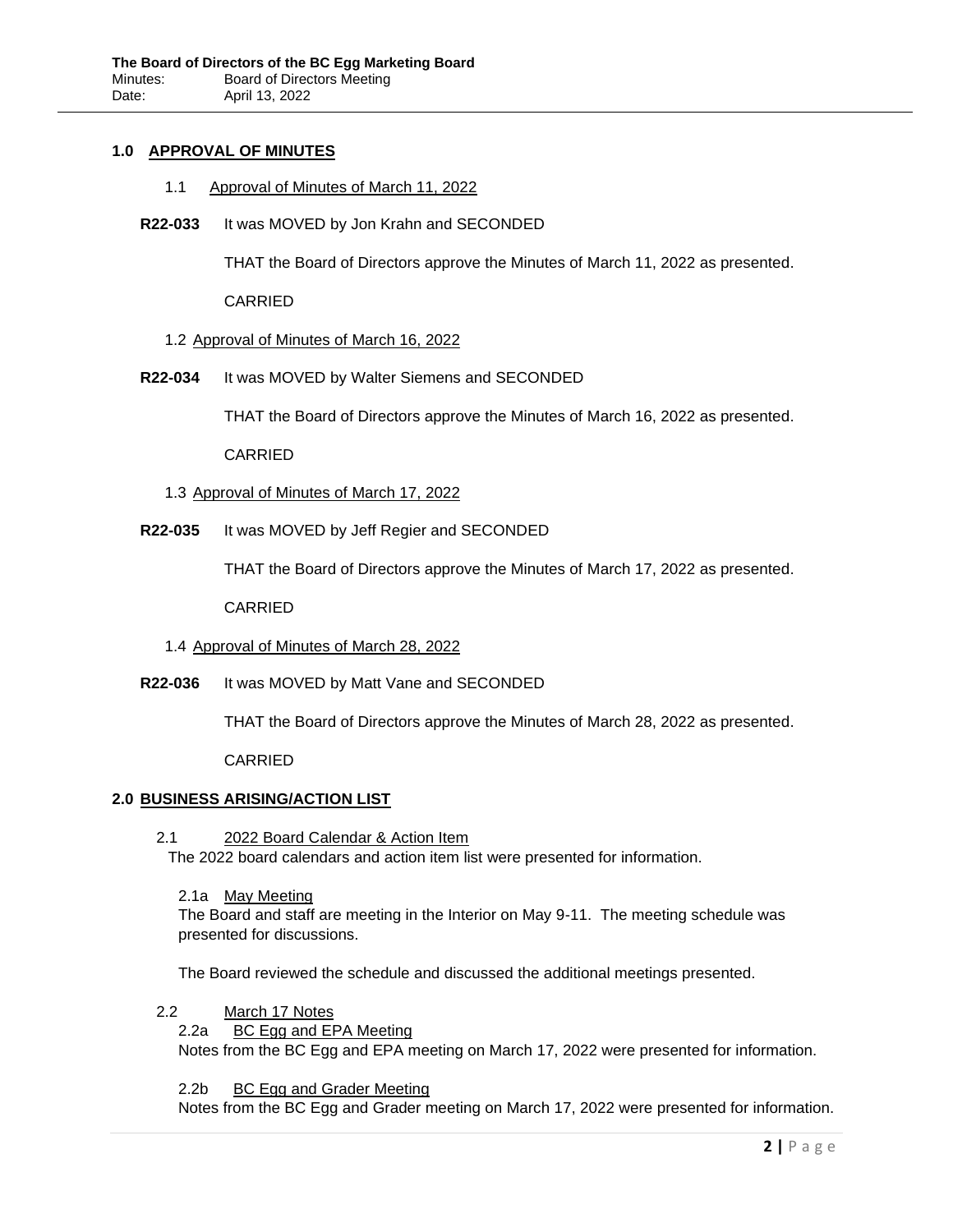# **3.0 STAKEHOLDER ENGAGEMENT**

### 3.1 EFC Update

An update on the matters of EFC and its committees were presented, including an update on COP, AI, and an update from the last PMC meeting.

### 3.2 Marketing Update

A marketing update was presented for information, including the results from the AGM survey, communications programming, upcoming events and a report on the Farmers Thanking the Community event.

### 3.3 EFC BART

On February 8, 2022, the EFC Board of Directors approved the formation of a Buyback Assessment Review Team (BART). The aim of the project is to examine and identify buyback remittance practices across the country, in order to develop and apply a uniform national policy. EFC held a virtual introductory information session for egg board chairs and managers on April 11, 2022 and a verbal update from the meeting was presented.

The Board reviewed the notes from the meeting, discussed the draft response to EFC and appointed W. Siemens to the committee.

### 3.4 Research Flock Update

A quarterly update on a research flock was presented for discussion.

The Board reviewed the data provided and requested additional information.

### 3.5 Peptaid Meeting Invitation

BC Egg received an invitation to a Peptaid project for the poultry community. The invitation was presented for discussion.

**Action:** Staff was directed to send the invitation to the Egg Producers Association.

### **4.0 OPERATIONS**

### 4.1 Quota Transfers

## 4.1a Producer A

BCEMB has received a quota transfer request from a registered producer. The details were presented for discussion.

The Board reviewed the information provided and discussed the moratorium.

**Action**: Staff was directed to provide additional information on the moratorium.

### 4.2 Producer Request

On July 10, 2022, a producer is going to permanently forfeit a portion of their pro-rata distribution as well as the equal distribution component from their 2019 quota allocation. The producer submitted a letter to the Board asking for an extension which was presented for discussion.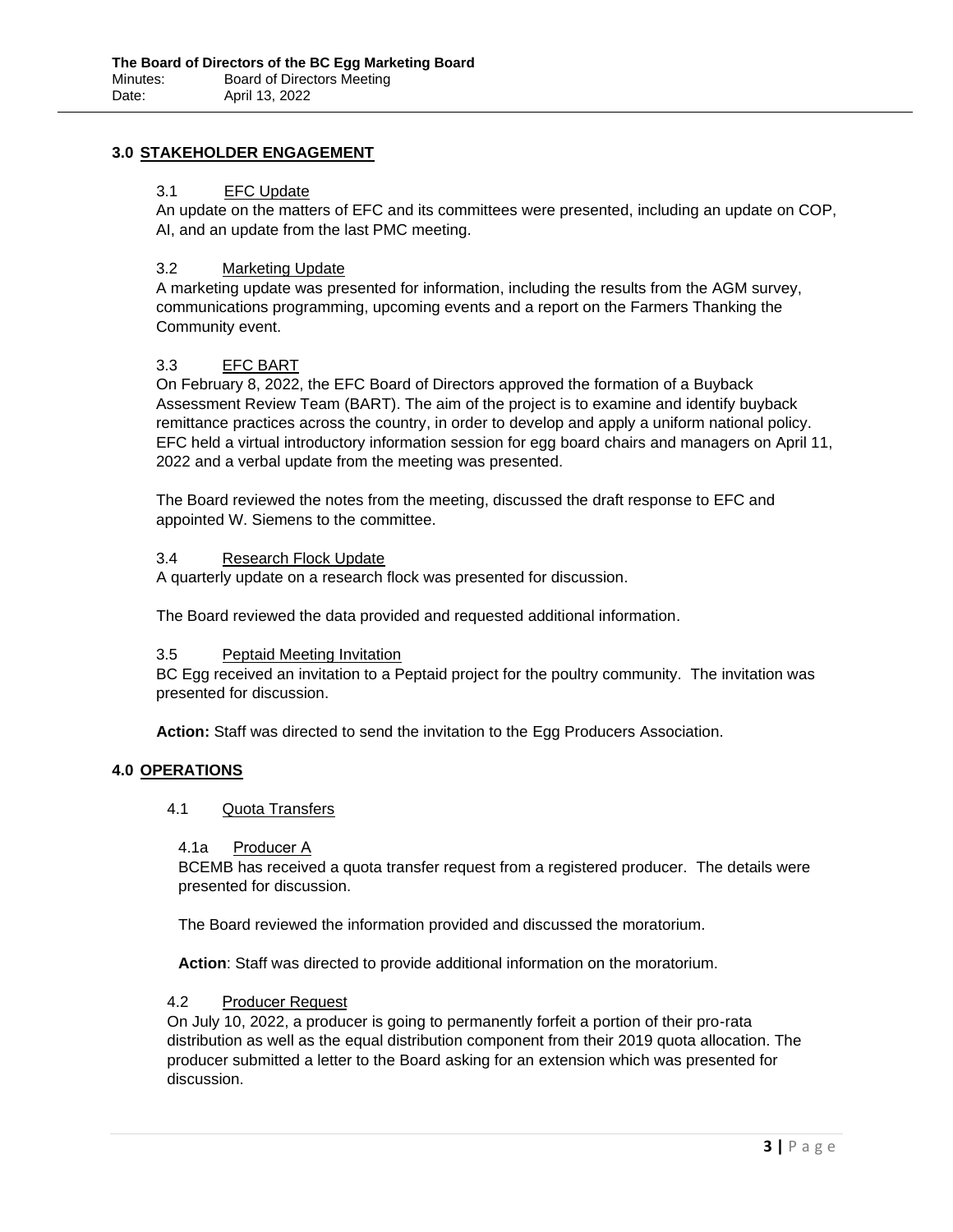# **R22-037** It was MOVED by Jeff Regier and SECONDED

THAT the Board of Directors decline **replace to the request for an extension on their** July 2019 pro-rata and equal distribution allocation. The Consolidated Order Part III 2. (4) (B) states issuances may be received by that Person at a subsequent date not later than three years from the date that the Layer Quota first became available for issuance, provided that the Person's Independent Production Unit is then able to accommodate that issuance of Layer Quota in accordance with the requirements of this Consolidated Order. Therefore, the unissued allotment of 752 quota units will expire on July 10, 2022.

### CARRIED

### 4.3 Auditing Update

Effective this year, the SCSC program audits have been combined into a single audit. This program change opened the door to a simplified audit process that BC Egg and EFC have been working on. An update on the progress was presented for information.

Due to AI, the Board agreed to pause all audits and to review the status again in a month.

### 4.4 STMRQ Program

EFC is increasing the STMRQ quota from zero to 1.1 million hens. This is expected to be ratified and implemented in May 2022. An update on the program as presented for discussion.

The Board discussed conducting Barn Fitness Audits on the participating facilities as well as questions raised by producers.

### 4.4a EFP Program

BCEMB has 100,000 EFP quota units currently allotted. At this time the EFP allotment has been leased to EFC who is utilizing the EFP quota to ramp up their STMRQ program while awaiting FPCC approval. Potential programs were presented for discussion.

The Board reviewed the EFP program options and utilization rates. As a further response to STMRQ and the AI situation in Canada, increasing the production sleeve was also discussed.

### **R22-038** It was MOVED by Walter Siemens and SECONDED

THAT the Board of Directors agreed to increase the production sleeve to 7% in effect on July 3, 2022 until December 31, 2022 when it may be reduced to 4%.

CARRIED

### **R22-039** It was MOVED by Jon Krahn and SECONDED

THAT the Board of Directors agreed to an EFP issuance starting on Week 10, 2022 with billing to start July 3, 2022.

CARRIED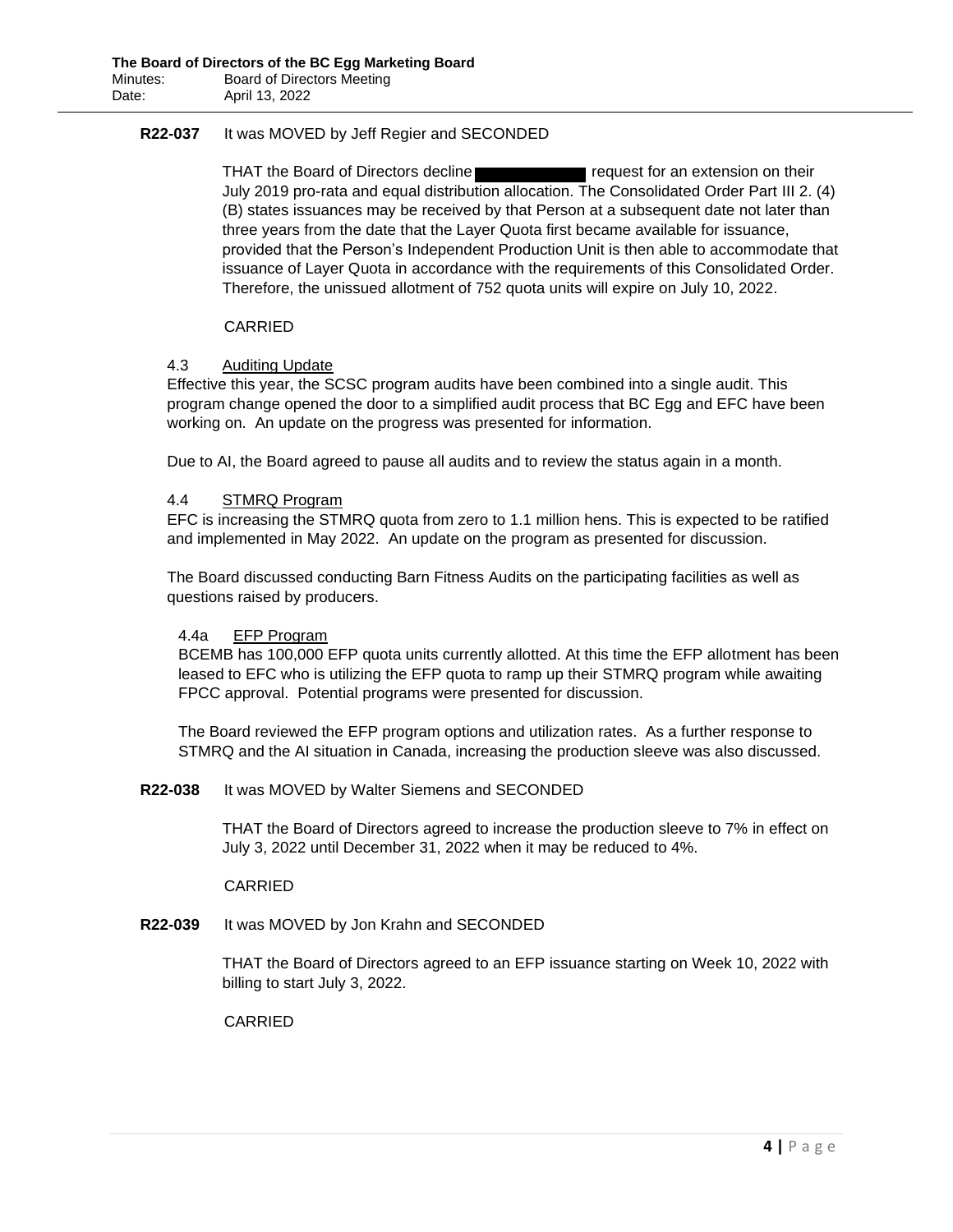## 4.5 Modernized FPTA & Consultation Process

The EFC FPA Committee has recommended a draft principles-based Federal-Provincial-Territorial Agreement (FPTA). The document was reviewed by legal council and the feedback was presented for discussion.

The Board reviewed the feedback and agreed to provide it to BCFIRB.

### 4.6 EFC COVID-19 Cost Sharing

EFC is requesting provincial feedback and input on cost-sharing the \$11 million utilized by the PIF for egg disposal between producers and consumers. The EFC memo was presented for discussion.

## **R22-040** It was MOVED by Walter Siemens and SECONDED

THAT the Board of Directors support EFC in the recommendation to cost-share up to 50% of the \$11M with an understanding that the balance of the service fee fund is refunded to the provinces as previously agreed upon.

### CARRIED

### 4.7 Hatching Egg IP Summary

A concern regarding the quantity of breeder eggs being shipped to IP was brought to the Board's attention in September 2021. Provincial programs were presented for discussion.

The Board discussed the information and options for certification.

### 4.8 Producer Grader Pickup

A grader has informed a producer that when their next flock is placed and begins production they will not pick up the eggs. The producer is asking for the Board to intervene and direct the grader to pick up the eggs. Background information was presented for discussion.

The Board agreed with the legal recommendation received and the draft letter presented.

### 4.9 Freight Subsidy Program

BC Egg has received t applications from a grader for the Freight Subsidy program on a regular consistent basis which is not the intent of the program.

The Board reviewed the analysis and a draft update to the Freight Subsidy program to clarify program intent.

**Action**: Staff was directed to amend the policy and send it to the Board via email.

### 4.10 PFGC Discussions

An update on the PFGC discussions were presented for discussion. A Doodle poll has been sent for the next meeting.

### 4.11 Fowl Removal Update

There are a number of projects concerning fowl removal in BC. Updates on the Interior and Lower Mainland projects were presented for discussion, including an update on the CO2 machine.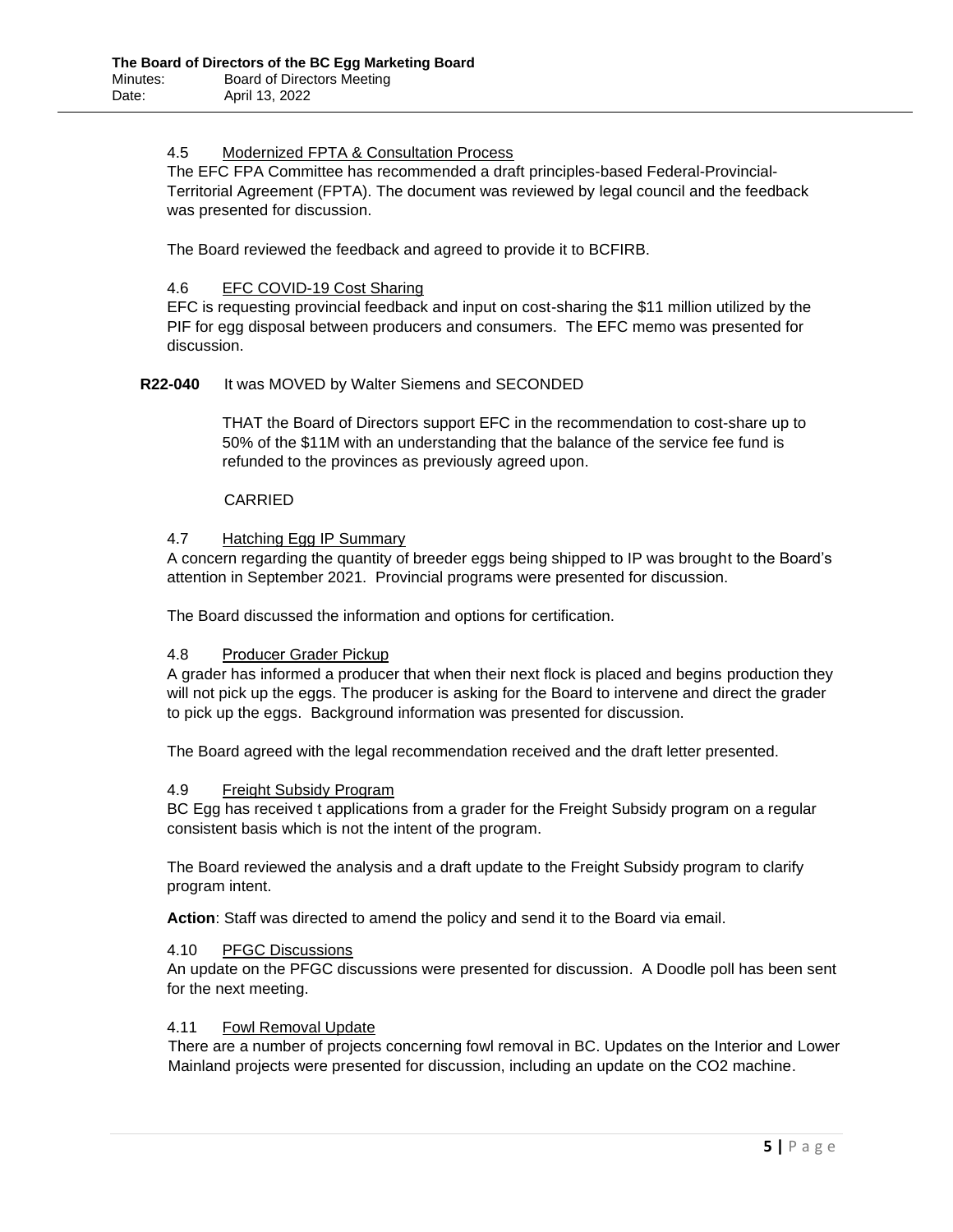### 4.12 AI Update

Highly Pathogenic Avian Influenza has been found in poultry flocks across Canada as well as throughout the US. This includes wild birds within the Pacific migration route.

The Board discussed the ongoing AI update.

### **5.0 GOVERNANCE**

### 5.1 AMP

BC Egg developed a draft Administrative Monetary Penalties (AMP) Policy and Procedures document. The Board considered stakeholder feedback from the first consultation and reviewed a draft document for the second consultation.

### 5.2 Consolidated Order Review

The Consolidated Order is required to be reviewed every five years. The current document was last reviewed in 2017. A draft consultation schedule and process was presented for discussion.

The Board agreed with staff's direction on the consultation process.

### 5.3 Quota Allocation

The 2022 Quota Allocation request is being reviewed by BCFIRB and a response should be received shortly.

#### 5.4 A&F Committee Member

There is a producer position available on the A&F Committee.

The Board elected **for the producer position on the A&F Committee.** 

### **R22-041** It was MOVED by Matt Vane and SECONDED

THAT the Board of Directors approve the destruction of the ballots.

### CARRIED

### 5.5 COVID Travel Policy

EFC has updated their COVID travel policy which was presented for discussion.

The Board reviewed the policy and agreed to adopt it.

### **R22-042** It was MOVED by Jon Krahn and SECONDED

THAT the Board of Directors approve the COVID Travel Policy as presented.

CARRIED

### **6.0 PERFORMANCE REPORTS**

6.1 Dashboard

The Dashboard was presented for information.